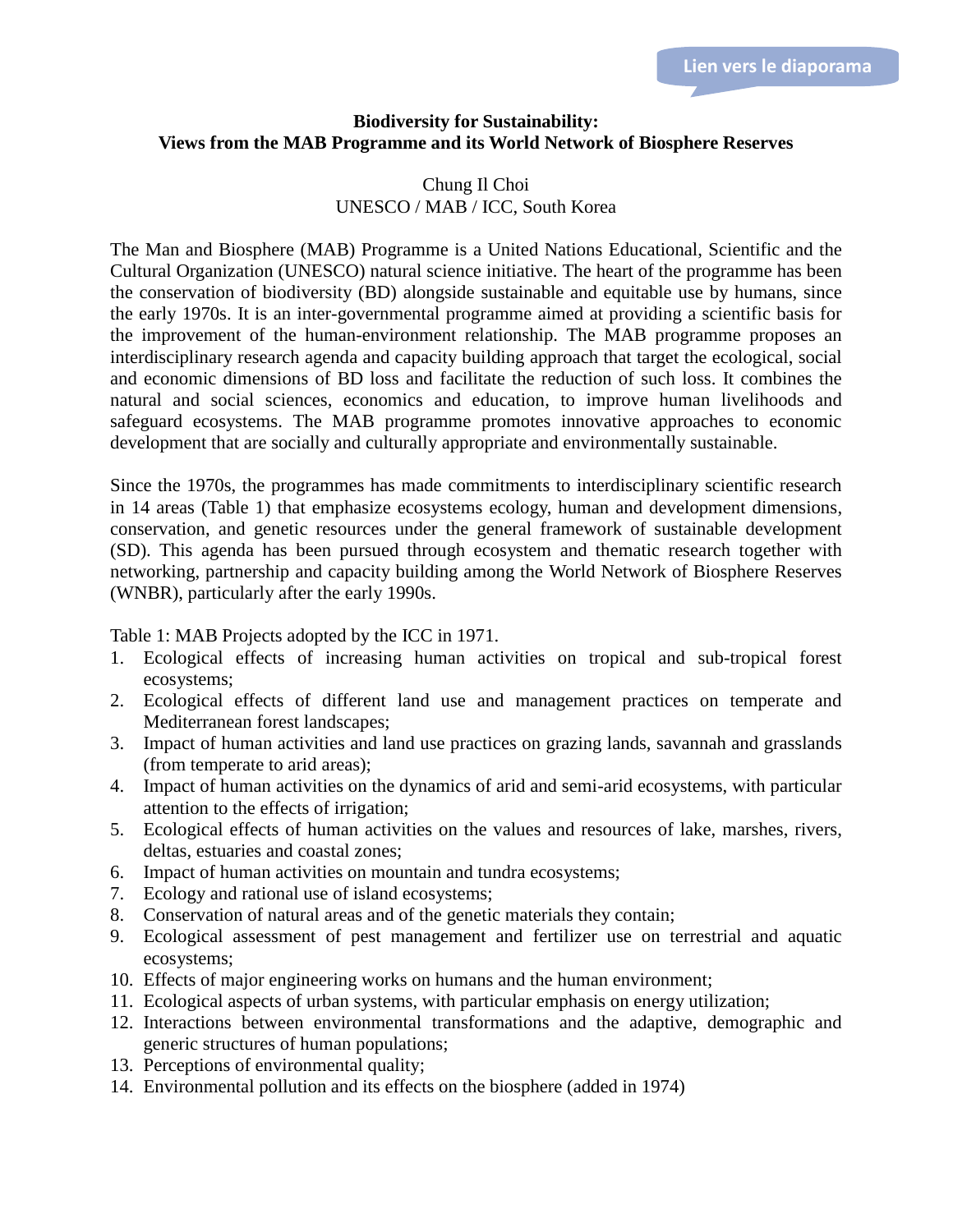A biosphere reserve (BR) is a protected area and a field resource for interdisciplinary MAB work. BRs have triple functions: conservation, development and logistic support. These functions more specifically include conservation of BD as well as cultural diversity (CD), the proposal of innovative approaches to development for a sustainable future, and promotion of research, monitoring, education and training.

BR zoning in core, buffer and transitional area is intended to meet the challenges of BD management in multi-use areas with the objective of SD. To be effective, the management and decision making processes in BRs requires the involvement of all relevant stakeholders and actors in organization/governance arrangements. Recently, a new form of institutional cooperation that connects the different levels of economic and political decision making becomes visible in many countries.

Since the 1990s, BRs have been promoted as a means of implementing the goals of the Convention on Biological Diversity (CBD). These goals include preserving genetic resources, species, ecosystems and landscapes, and identifying and promoting the establishment of activities that are compatible with the goals of conservation and sustainable use through the transfer of appropriate technologies, including traditional knowledge (TK), which promote SD. Therefore, BRs may be areas where traditional lifestyles and indigenous uses of biodiversity are practiced, and/or where there are critical interactions between people and the environment. The establishment of BRs also ensures that benefits derived from the use of natural resources are equitably shared with the stakeholders.

The Madrid Action Plan (MAP) 2008-2013 was developed during the 3rd World Congress of BRs, held in Madrid, Spain in 2008. The MAP consists of 31 targets and 67 actions intended to establish BRs as key internationally-designated areas for SD in the 21st century. The MAP reiterates the critical role of BD for human well-being, strengthens interdisciplinary research and monitoring with a focus on ecosystem services, promotes participatory management and decision making with focus on dialogue building, outlines cultural dimensions of BD and sustainability, and fosters enhanced collaboration, networking, education and capacity building. An important goal of the MAP in ecosystem research is to foster collaborations in research, monitoring and sustainable management of fragile ecosystems across all major biomes: mountains, arid/semi-arid areas, mangroves, drylands, marine/coastal areas, islands, forests, wetlands and urban areas.

In the field of ecosystem services, global research previously focused on regional knowledge sharing and consequent/substantial local benefits. Participatory approaches are necessary to achieve MAP goals. Dialogue therefore plays a central role in reconciling BD conservation and development in BRs. It is imperative that this dialogue strengthens exchanges and partnerships between the research community and other actors, including those in charge of managing habitats and species.

One of the most important aspects of the MAB programme is the human element. This means that cultural dimensions of the programme must be considered. Links between BD and CD are key to BR resilience. Therefore, the integration of cultural values and perceptions of BD, as well as TK practices, are critical. The development of culturally-appropriate and sustainable BD research and management strategies are strongly required.